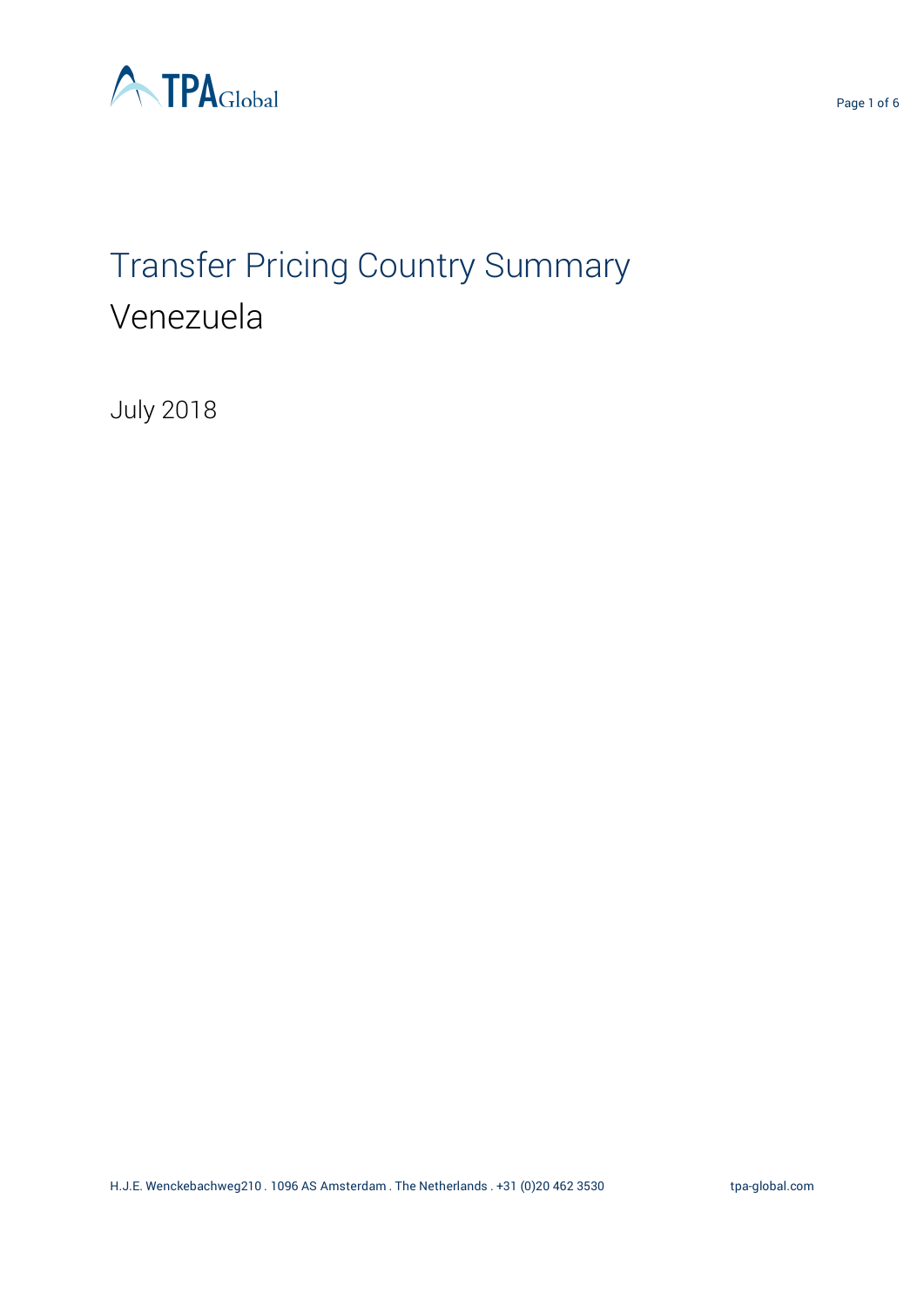

# Legislation

# Existence of Transfer Pricing Laws/Guidelines

Transfer pricing legislation in Venezuela was introduced through a modification to the Income Tax Law ("LISLR", per its initials in Spanish)) published in the Official Gazette No. 5.390 on 22 October 1999<sup>1</sup>. The Transfer Pricing regulation was amended in 2001 and later in 2007, thin capitalization rules were incorporated in Article 118 of the LISLR limiting the deductibility of interest paid to related companies. It was applied as of the fiscal year 2008toVenezuelan taxpayers as well asto Permanent Establishments.

Regarding Transfer pricing ruling, through Administrative Order No SNAT/2010/0090, issued by the SENIAT and published on 20 December 2010, the regulations regarding arm's length range are introduced. By this means, the use of the interquartile range is used to set the arm's length range.

On December 30th 2015, a tax reform of theIncome Tax Law was introduced through Official Gazette No. 6.210<sup>2</sup>, however the Transfer Pricing rules have not been modified.

## Definition of Related Party

Two or more legal entities are associated when one of them participates directly or indirectly in the management, control or capital of the other, or if the same individuals or legal entities participate directly or indirectly in the management, control or capital of both legal entities.

Taxpayers also are deemed to be related parties when they undertake transactions with entities located in low-tax jurisdictions.

Transfer pricing regulations will also apply to any entity acting as an independent intermediary (i.e. nonrelated party to the Venezuelan entity) when the transactions are carried out by the intermediary on behalf of a Venezuelan company and its related foreign company.

## Transfer Pricing Scrutiny

-

Transfer Pricing rules were introduced in 1999, however in 2002 was created the Transfer Pricing and Advance Agreements Unitthrough the Administrative Providence No. SNAT / 2002/914 published in Official Gazette No. 37,423 of 15 April 2002..The first transfer pricing audits focused in the energy,

<sup>2</sup> See http://www.bod.com.ve/media/97487/GACETA-OFICIAL-EXTRAORDINARIA-6210.pdf

<sup>1</sup> See https://www.bolsadecaracas.com/eng/pdf/gacetas/5.390E/5.390E.pdf

H.J.E. Wenckebachweg210 . 1096 AS Amsterdam . The Netherlands . +31 (0)20 462 3530 [tpa-global.com](http://tpa-global.com/)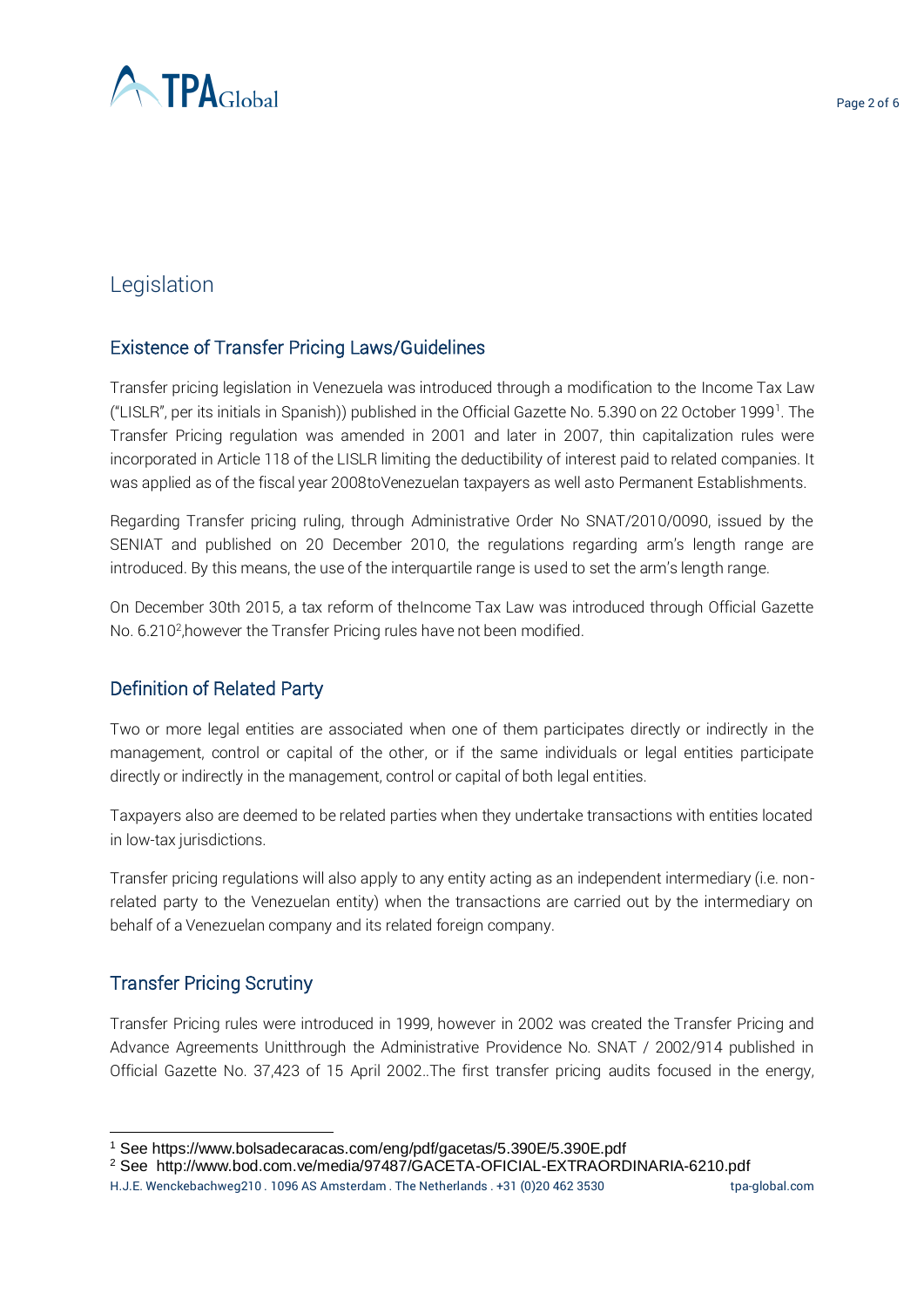

mass consumption and automotive industry and were performed through Pilot Operations focused on the review of formal duties foreseen in articles 166, 167 and 168 of the LISLR.

The SENIAT has been given special attention to transfer pricing audits, irrespective of industry. Therefore, tax payers are highly recommended to keep a contemporaneous Transfer pricing documentation and fill in the TP informative return Form PT-99. Mainly, companies with inconsistency between transfer pricing documentation and tax income return are targeted for audit, but also entities with the profit level below the interquartile arm's length range or with lower operating margins than in the prior years. Also, if the financial information is not updated or the Transfer pricing information return has been filled after the deadline, these can also trigger a transfer pricing audit.

#### Transfer Pricing Penalties

According to the amendment of the Master Tax Code published by Decree No. 1.434 on the Extraordinary Official Gazette No. 6152 of 14 November of 2014, the following sanctions apply upon failure to comply with transfer pricing regulations:

- The penalties for not complying with the transfer pricing methodology: closure of the establishment for 10 continuous days and 1000 tax units;
- Penalty for failure to file TP informative return or to file it with a delay of more than one year: closure of the establishment for 10 continuous days and 150 tax units;
- Penalty for incompleteness in the TP informative return or file them with a delay of not more than one year: 100 tax units;
- The illegitimate reduction of taxable income due to omission by the taxpayer carries a penalty between 100% and 300% of the tax omitted;
- Failure of compliance within the established terms to provide tax administration with information regarding transactions with related parties, carries a penalty of 100 tax units;
- Providing the tax administration with erroneous information carries a penalty of 100 tax units;
- Fraud carries a jail sentence ranging between 6 months and 7 years;
- Failure to file the return to report investments in low-tax jurisdictions carries a penalty of closure of the establishment for ten continuous days and 2000 tax units; and
- Late filing of the return to report investments in low-tax jurisdictions carries a penalty of 1,000 tax units.

Note that as of 25 February 2015, through Ruling No, SNAT/2015/0019, the tax unit = Bs. 150.00.

## Advance Pricing Agreement (APA)

Unilateral APAs are available under the Venezuelan tax regulations. Procedures to obtain APAs are set forth in the Income Tax Act. When granted an APA, taxpayers must file a report regarding its application which must be enclosed to the annual income tax return. The latter must be filed within three (3) months after closing of each tax year. Any change related to the economic circumstances and the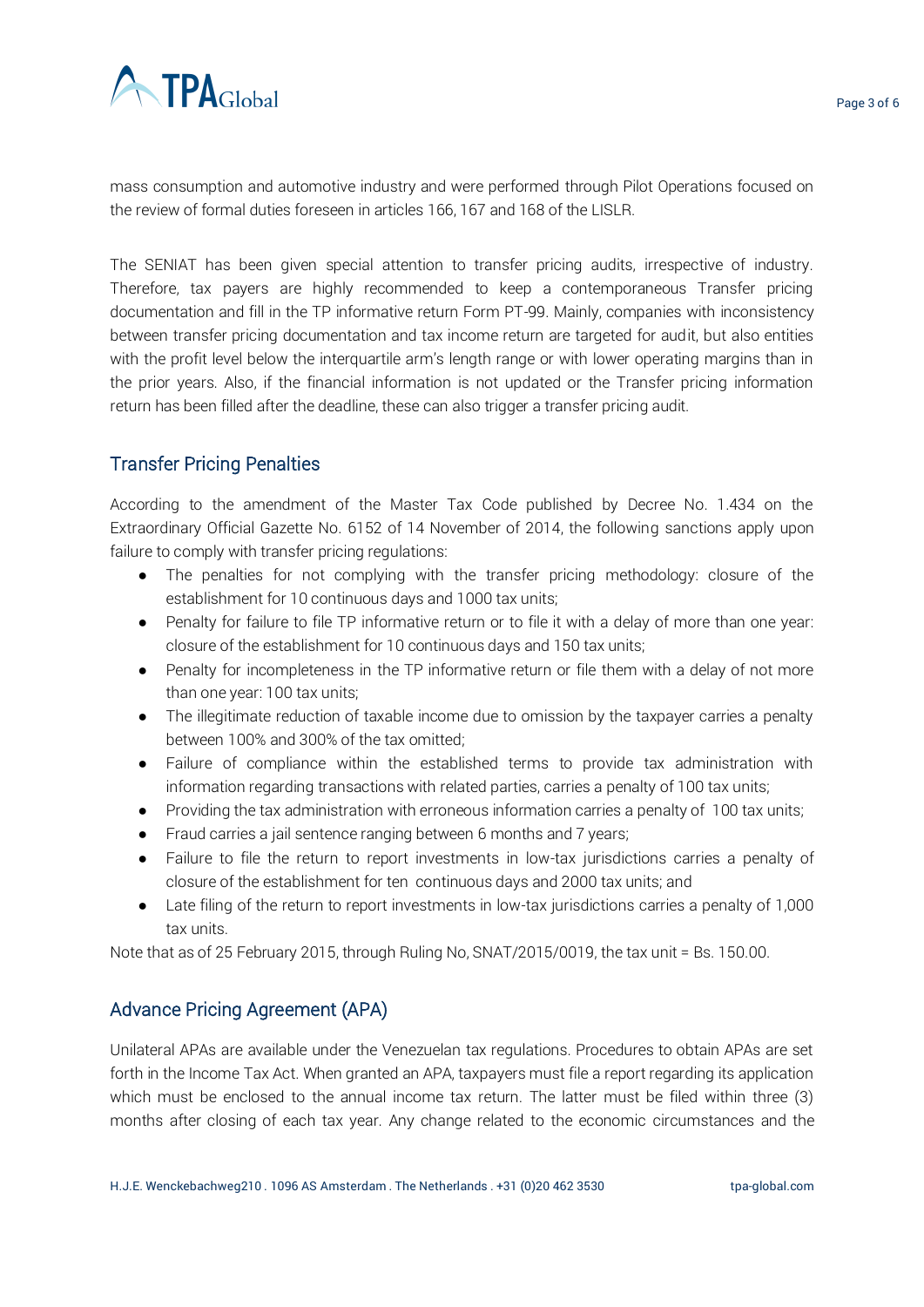

method of application must be disclosed in this report. APAs apply to the fiscal period in which they are approved by the tax administration and during the following three (3) fiscal years.

Bilateral APAs are available under the Venezuelan tax regulations with those countries with which Venezuela has signed tax treaties. (See Income Tax Act articles 143 to 167 and Master Tax Code chapter III, articles 230 to 239).

The tax authorities have a period of twelve (12) months from the moment the APA request is received to decide on the application of the proposal. If no response is given within this period, the request is deemed rejected.

# Documentation and Disclosure Requirements

#### Tax Return Disclosures

A controlled party's information return must be filed during the following six months, immediately after the closing of each tax year. Transfer pricing requirements in Venezuela state the obligation of the taxpayers to submit Form (PT-99) with the following information: related party name and country of residence, type of intercompany transaction, dates on which the transactions took place, country with which the transactions were performed, amount of each type of transaction, transfer pricing method applied and the gross or operating margin result per type of transaction. Further appendices require the taxpayer to disclose a related and unrelated party segmentation of the P&L statement.

#### Level of Documentation

Transactions and arrangements with foreign related parties must be reported to the tax authorities through an informative return (PT-99). The Venezuelan rules also require an extensive list of formal duties on TP (background documentation), which includes, among others, the following items:

- An analysis of fixed assets and the commercial and financial risks related to the transaction including documentation to support the acquisition and use of assets.
- An organizational and functional overview of the taxpayer including information about the relevant departments and/or divisions, strategic associations and distribution channels.
- Information regarding the foreign related parties including type of business, main clients and shareholdings in group companies.
- An overview of the controlled transactions including activities carried out, dates, prices paid or charged and the applicable currency.
- Information on the main activities carried out by each of the relevant group companies as well as data on any changes affecting the group as a whole, such as capital increases or mergers.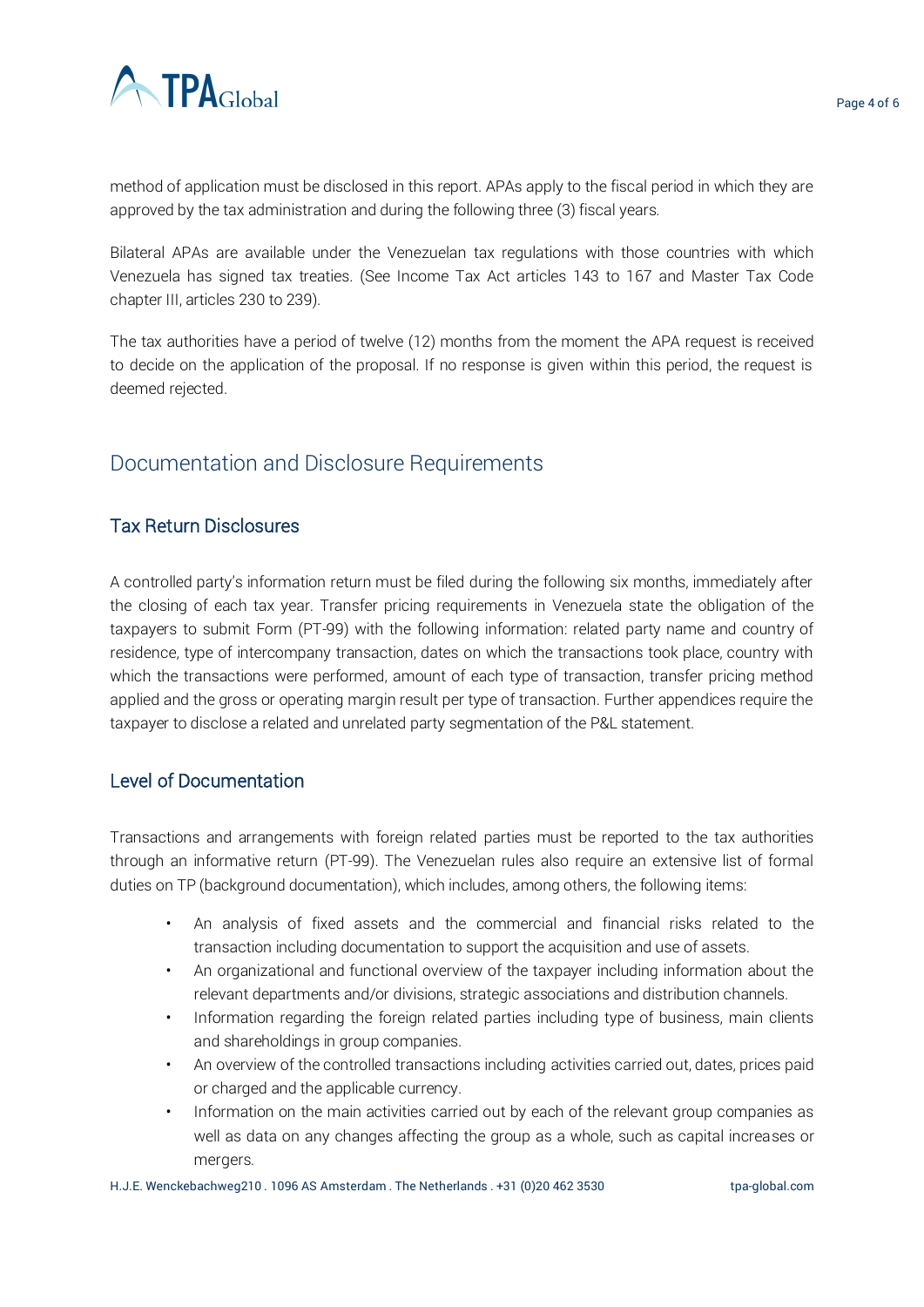

- Financial statements for the taxpayer's fiscal year, prepared according to generally accepted accounting principles including balance sheet, income statement, stockholders equity statement and statement of cash flow.
- Agreements, conventions or treaties entered into between the taxpayer and foreign related parties including agreements related to distribution, sales, credits, guarantees, licenses, know-how, and use of trademarks, copyrights, industrial property, cost allocation, research and development, advertising, trusts, stock participation, investments in securities and other transfers of intangible assets.
- The method or methods used to set the transfer prices, indicating the criteria and objective elements considered to determine the proper application of the selected method.
- Information regarding the operations of the uncontrolled comparable companies.
- Specific information about whether the related parties abroad are, or were, subject to a TP audit, or if they are involved in procedures by the TP competent authority or a court. In that case a resolution shall be issued by the competent authorities and a copy of the findings must be filed.
- Information regarding the inventory controls.
- Information related to functional analysis and TP calculations.
- Any other information that may be deemed relevant or required by the Tax Administration.

#### Record Keeping

Effective as of 2002, taxpayers are required to prepare and maintain supporting and extensive contemporaneous documentation.

#### Language for Documentation

All documentation required must be kept in Spanish.

#### Small and Medium Sized Enterprises (SMEs)

There are no special considerations for SMEs.

#### Deadline to Prepare Documentation

Contemporaneous documentation is required for taxable years beginning after 22 October 1999. Transfer pricing analysis must be conducted at the filing of the tax return and the complete documentation should be available six months, immediately after the closing of each tax year.